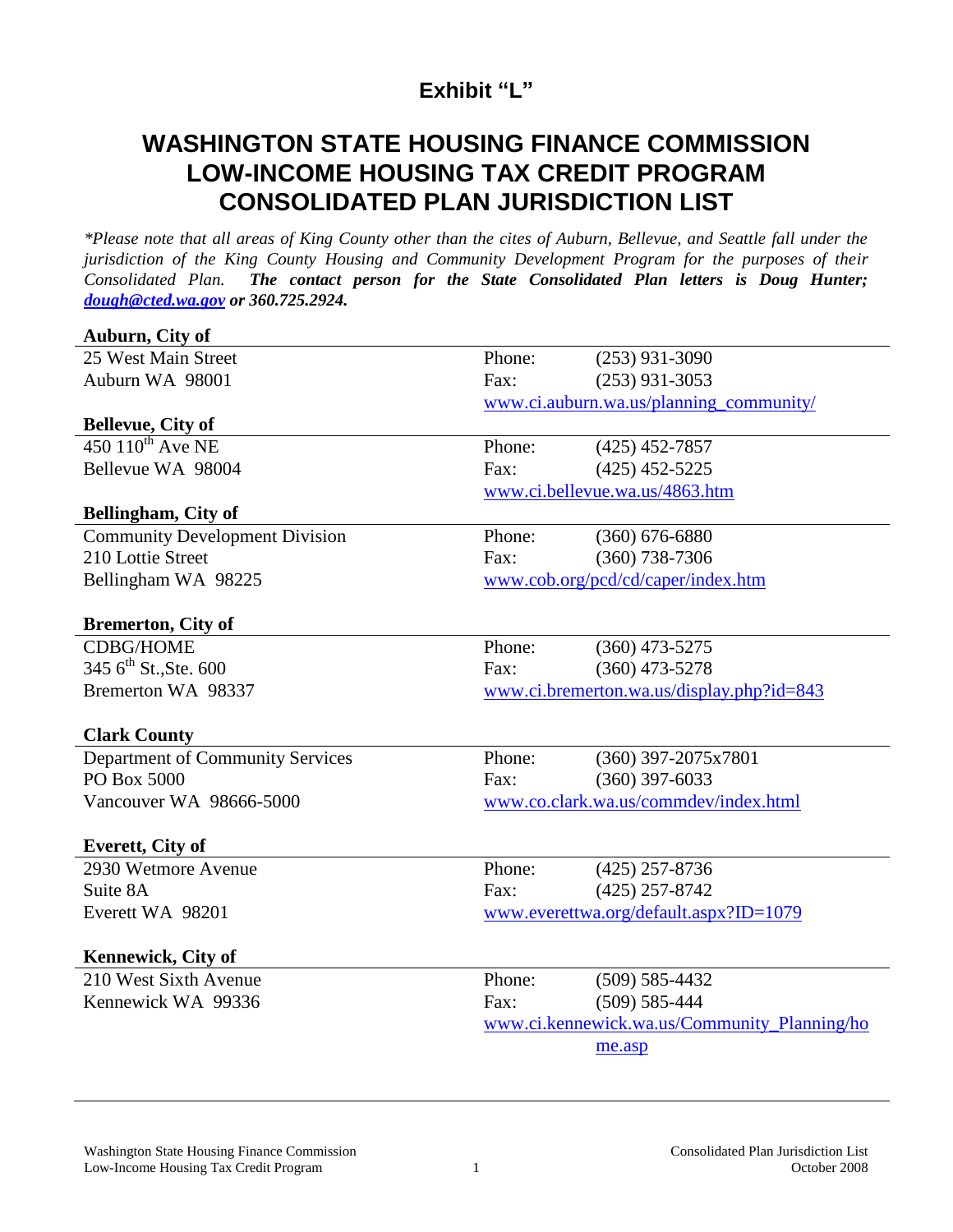| Kent, City of                             |                                                   |                                                   |  |
|-------------------------------------------|---------------------------------------------------|---------------------------------------------------|--|
| Housing and Human Survices                | Phone:                                            | $(253) 856 - 5070$                                |  |
| City of Kent                              | Fax:                                              | $(253) 856 - 6070$                                |  |
| 400 W Gowe St                             | www.ci.kent.wa.us/humanservices/consolidatedplan. |                                                   |  |
| Kent, WA 98032                            |                                                   | $\frac{\text{asp}}{\text{asp}}$                   |  |
| King County*                              |                                                   |                                                   |  |
| Housing and Community Development Program | Phone:                                            | $(206)$ 263-9032                                  |  |
| 401 $5^{\text{th}}$ Ave, Ste. 500         | Fax:                                              | $(206)$ 296-0229                                  |  |
| Seattle, WA 98104                         |                                                   | www.metrokc.gov/dchs/csd/Housing/ConsolidatedPl   |  |
|                                           |                                                   | an0509.htm                                        |  |
| <b>Kitsap County</b>                      |                                                   |                                                   |  |
| Dept. Community Development               | Phone:                                            | $(360)$ 337-7181                                  |  |
| 614 Division St. MS 36                    | Fax:                                              | $(360)$ 337-4925                                  |  |
| Port Orchard, WA 98366                    |                                                   | www.kitsapgov.com/dcd/10year/default.htm          |  |
|                                           |                                                   |                                                   |  |
| Olympia, City of                          |                                                   |                                                   |  |
| Community, Planning, & Development Dept.  | Phone:                                            | $(360)$ 753-8592                                  |  |
| PO Box 1967                               | Fax:                                              | $(360)$ 753-8087                                  |  |
| Olympia WA 98507-1967                     | www.ci.olympia.wa.us/cityservices/zoning/advancep |                                                   |  |
|                                           |                                                   | lanning/CompPlan.htm#top_page                     |  |
| Pasco, City of                            |                                                   |                                                   |  |
| Community & Economic Development          | Phone:                                            | $(509) 545 - 3441$                                |  |
| <b>PO Box 293</b>                         | Fax:                                              | $(509) 545 - 3499$                                |  |
| 525 N $3^{\text{rd}}$ Ave                 | www.ci.pasco.wa.us                                |                                                   |  |
| Pasco WA 99301                            |                                                   |                                                   |  |
| <b>Pierce County</b>                      |                                                   |                                                   |  |
| <b>Housing Programs</b>                   | Phone:                                            | $(253)$ 798-7038                                  |  |
| 3602 Pacific Ave., Ste 200                | Fax:                                              | $(253)$ 798-3999                                  |  |
| Tacoma WA 98418-7920                      | www.co.pierce.wa.us/pc/abtus/ourorg/comsvcs/hous  |                                                   |  |
|                                           |                                                   | ing/html/cs_home5.htm.                            |  |
| <b>Richland, City of</b>                  |                                                   |                                                   |  |
| Planning & Redevelopment Division         | Phone:                                            | $(509)$ 942-7390                                  |  |
| 505 Swift Blvd                            | Fax:                                              | $(509)$ 942-5665                                  |  |
| Richland WA 99352                         |                                                   | www.ci.richland.wa.us/RICHLAND/Housing/index.     |  |
|                                           |                                                   | $cfm?PageNum=15$                                  |  |
| <b>Seattle, City of</b>                   |                                                   |                                                   |  |
| Human Services Dept                       | Phone:                                            | $(206) 684 - 0288$                                |  |
| PO Box 34215                              | Fax:                                              | $(206) 684 - 0379$                                |  |
| Seattle WA 98124-4725                     |                                                   | www.seattle.gov/humanservices/director/Consolidat |  |
|                                           |                                                   | edPlan/default.htm                                |  |
| <b>Snohomish County</b>                   |                                                   |                                                   |  |
| <b>Human Services</b>                     | Phone:                                            | $(425)$ 388-3411                                  |  |
| 3000 Rockefeller Avenue, Mailstop 304     | Fax:                                              | $(425)$ 388-3504                                  |  |
| Everett WA 98201                          |                                                   | www1.co.snohomish.wa.us/Departments/Human_Se      |  |
|                                           | rvices/Divisions/OHHCD/Consolidated_Plan/         |                                                   |  |

l,

l,

l,